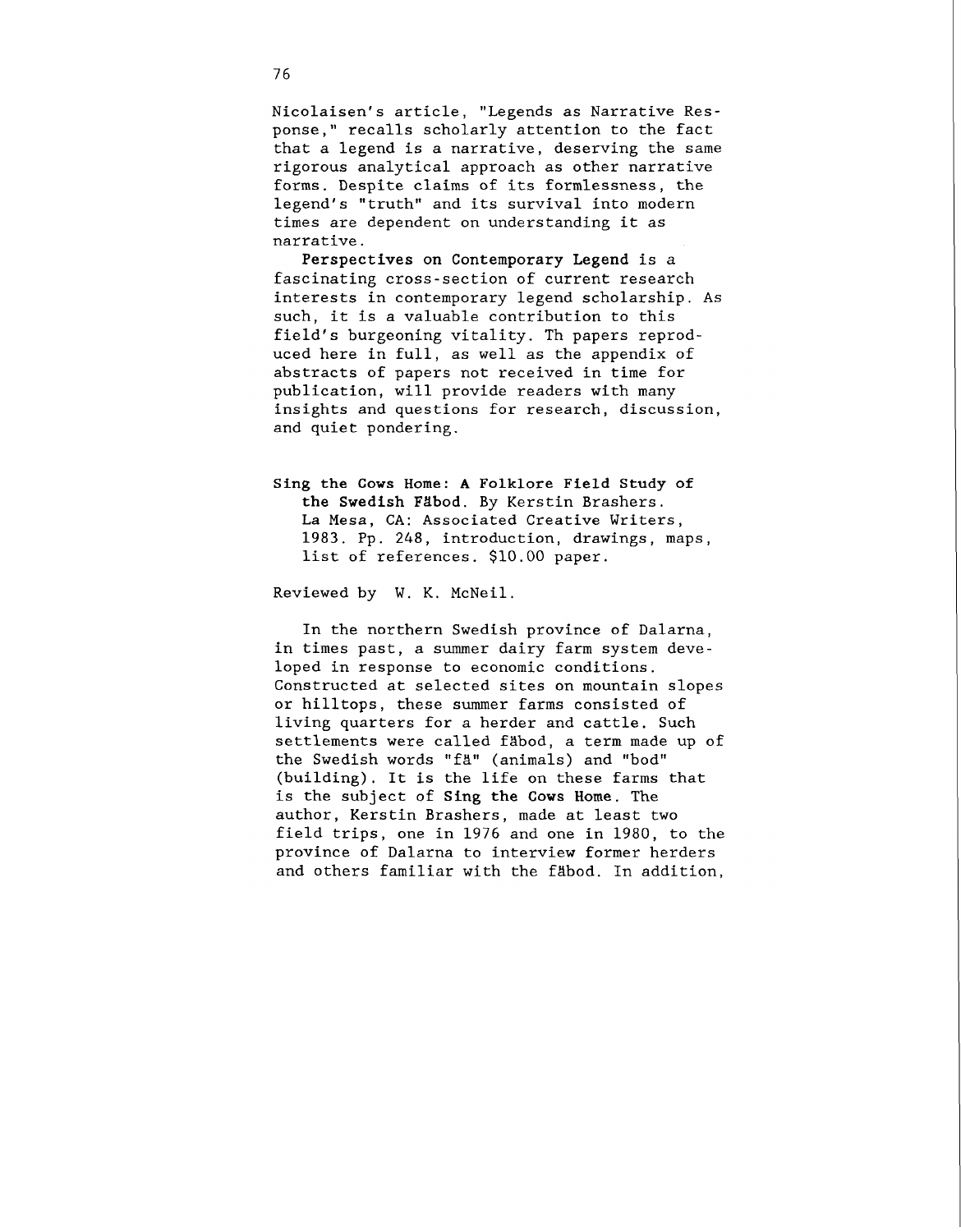she consulted more than 100 relevant unpublished manuscripts and recordings, as well as other articles and books.

Brashers states that the folklife which the herders developed illustrates, in varying degrees, adaptation to the environment, primitive conditions, and isolation. Yhus, most of the items of material culture were constructed for purely functional reasons. The fäbod were adapted to the terrain and designed with economy of work in mind. Non-material aspects of fgbod culture reveal a similar adaptation. Folk medical practices were based on the use of herbs that were available in the forests and mountains. Folk beliefs were strongly influenced by cow-related activities, and even music was transformed into a work tool. Instruments were developed to scare wolves and bears away, and to signal over long distances. Folktales and legends dealing with fäbod related experiences were the most common folk narratives.

There is nothing very original about Brashers' thesis--after all, it can easily be argued that all folklore is a result of adaptation to existing circumstance. Still, Brashers arranges her data in a very orderly, logical way, to drive home her viewpoint. She quotes at length from interviews with former fabod residents, providing a feel for fabod life which could not be achieved by mere descriptive passages. Brashers discusses at length the unique features of the Dalarna summer dairy farm system--most significantly, unlike most other cultures, the herders in Dalarna are women. Earlier, the herders were men but, by the latter half of the seventeenth century, the accepted custom in northern Sweden was for women to take care of the cows and do the milking.

Sing the **Cows** Home is a well-written, carefully researched and enjoyable examination of the fäbod system. Brashers also provides much